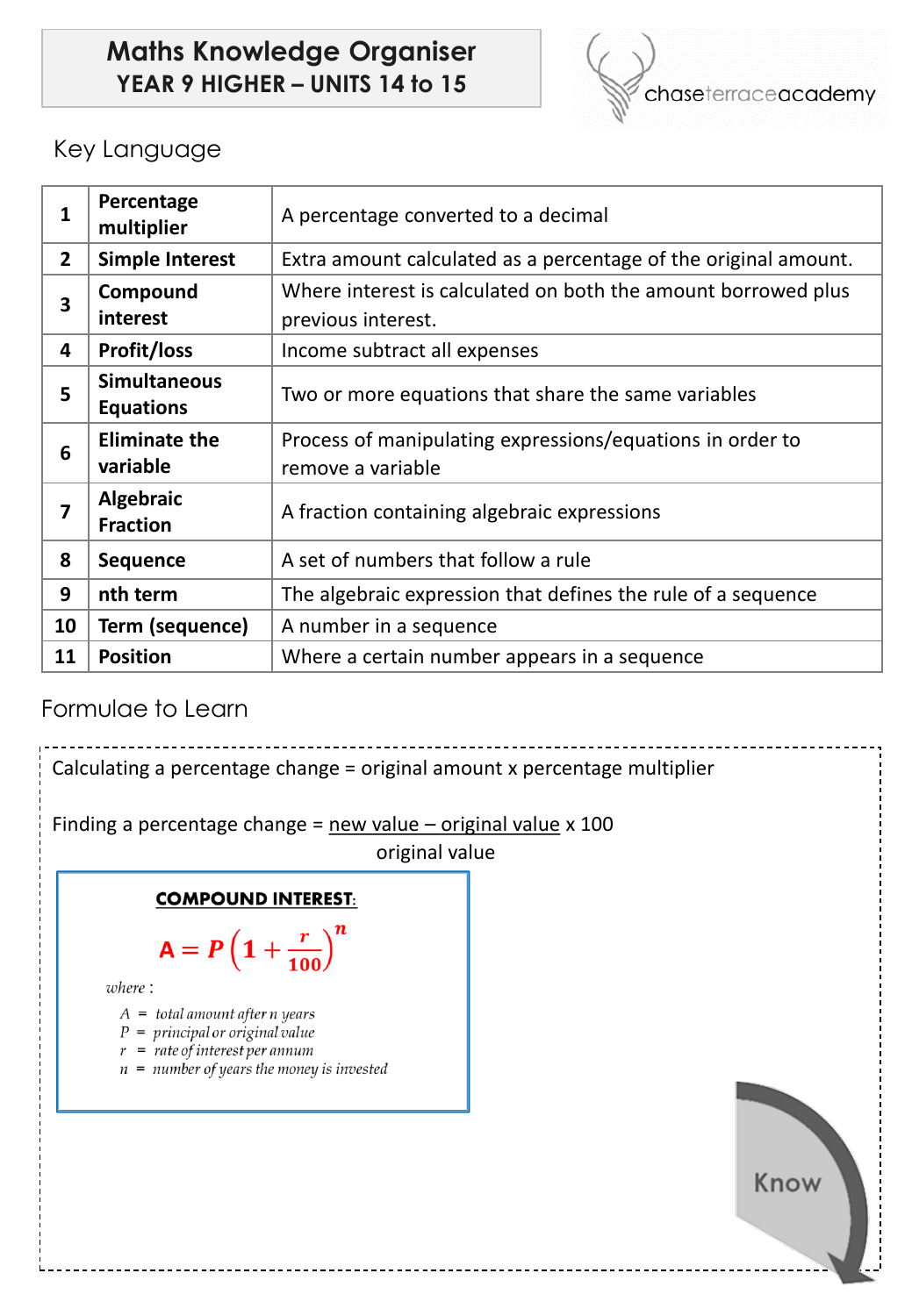

### More to Learn

Square numbers: 1, 4, 9, 16, 25, 36, 49, 64, 81, 100, 121, 144, 169, 196, 225 Cube numbers: 1, 8, 27, 64, 125, 216, 343, 512, 729, 1000

| Sequence:<br>3, 5, 7, 9,                                               | Percentage<br>increase | <b>Multiplier</b> for<br>percentage<br>increase |
|------------------------------------------------------------------------|------------------------|-------------------------------------------------|
| three dots means<br>3rd term<br>1st term<br>goes on forever (infinite) | 10%                    | 1.1                                             |
| 4th term<br>2nd term                                                   | 25%                    | 1.25                                            |
| ("term", "element" or "member" mean the same thing)                    | 17%                    | 1.17                                            |
|                                                                        | $1\%$                  | 1.01                                            |
|                                                                        | $5\%$                  | 1.05                                            |
|                                                                        | 33.5%                  | 1.335                                           |
| $7\%$                                                                  |                        | 1.07                                            |
|                                                                        | 24.3%                  | 1.243                                           |

Notes Section:

| <b>Fraction</b>     | <b>Decimal</b>      | Percentage |
|---------------------|---------------------|------------|
| 2                   | 0.5                 | 50%        |
|                     | 0.25                | 25%        |
| $\overline{3}$      | 0.333333<br>$0.\,3$ | 33.3%      |
| 3<br>$\overline{4}$ | 0.75                | 75%        |
| 5                   | 0.2                 | 20%        |
| 1 <sub>0</sub>      | 0.1                 | 10%        |



Know